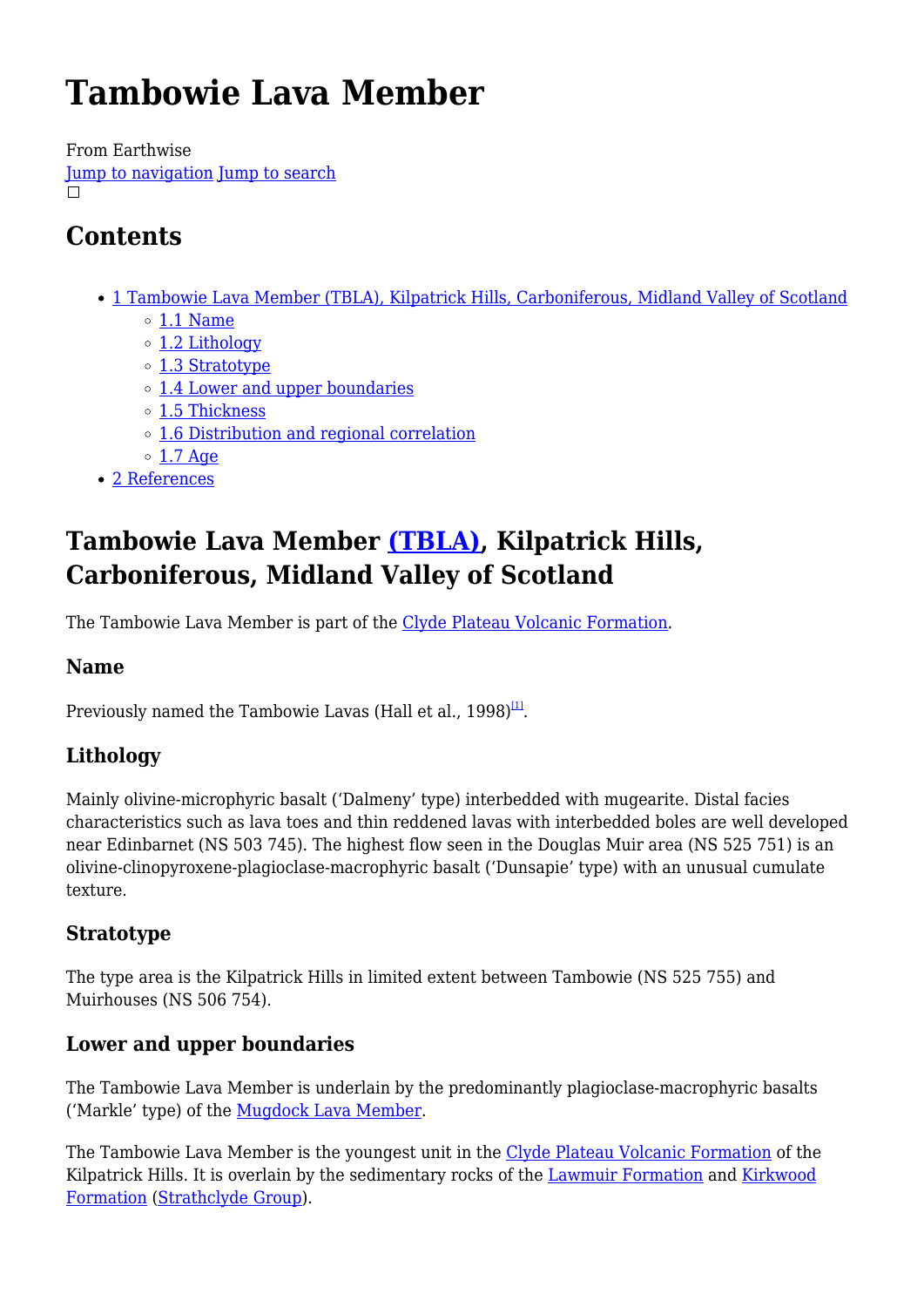### **Thickness**

Maximum 30 m.

### **Distribution and regional correlation**

Only present in the southern part of the Kilpatrick Hills area, from east of Tambowie (NS 525 755) west to Muirhouses (NS 506 754), and north of Cochno (NS 497 745). Absent from the north-east end of the Kilpatrick Hills around Mugdock (NS 56 77), and not present in the south-west of the Kilpatrick Hills area where it may be cut out by faulting. The lavas were possibly derived from the south or south-east.

### **Age**

Mid Visean (Arundian to Asbian).

### **References**

1. [↑](#page--1-0) Hall, I H S, Browne, M A E, and Forsyth, I H. 1998. Geology of the Glasgow district. *Memoir of the British Geological Survey*, Sheet 30E (Scotland)

Retrieved from ['http://earthwise.bgs.ac.uk/index.php?title=Tambowie\\_Lava\\_Member&oldid=52569](http://earthwise.bgs.ac.uk/index.php?title=Tambowie_Lava_Member&oldid=52569)' [Category](http://earthwise.bgs.ac.uk/index.php/Special:Categories):

[Carboniferous lithostratigraphical nomenclature](http://earthwise.bgs.ac.uk/index.php/Category:Carboniferous_lithostratigraphical_nomenclature)

## **Navigation menu**

### **Personal tools**

- Not logged in
- [Talk](http://earthwise.bgs.ac.uk/index.php/Special:MyTalk)
- [Contributions](http://earthwise.bgs.ac.uk/index.php/Special:MyContributions)
- [Log in](http://earthwise.bgs.ac.uk/index.php?title=Special:UserLogin&returnto=Tambowie+Lava+Member&returntoquery=action%3Dmpdf)
- [Request account](http://earthwise.bgs.ac.uk/index.php/Special:RequestAccount)

### **Namespaces**

- [Page](http://earthwise.bgs.ac.uk/index.php/Tambowie_Lava_Member)
- [Discussion](http://earthwise.bgs.ac.uk/index.php?title=Talk:Tambowie_Lava_Member&action=edit&redlink=1)

 $\Box$ 

### **Variants**

### **Views**

- [Read](http://earthwise.bgs.ac.uk/index.php/Tambowie_Lava_Member)
- [Edit](http://earthwise.bgs.ac.uk/index.php?title=Tambowie_Lava_Member&action=edit)